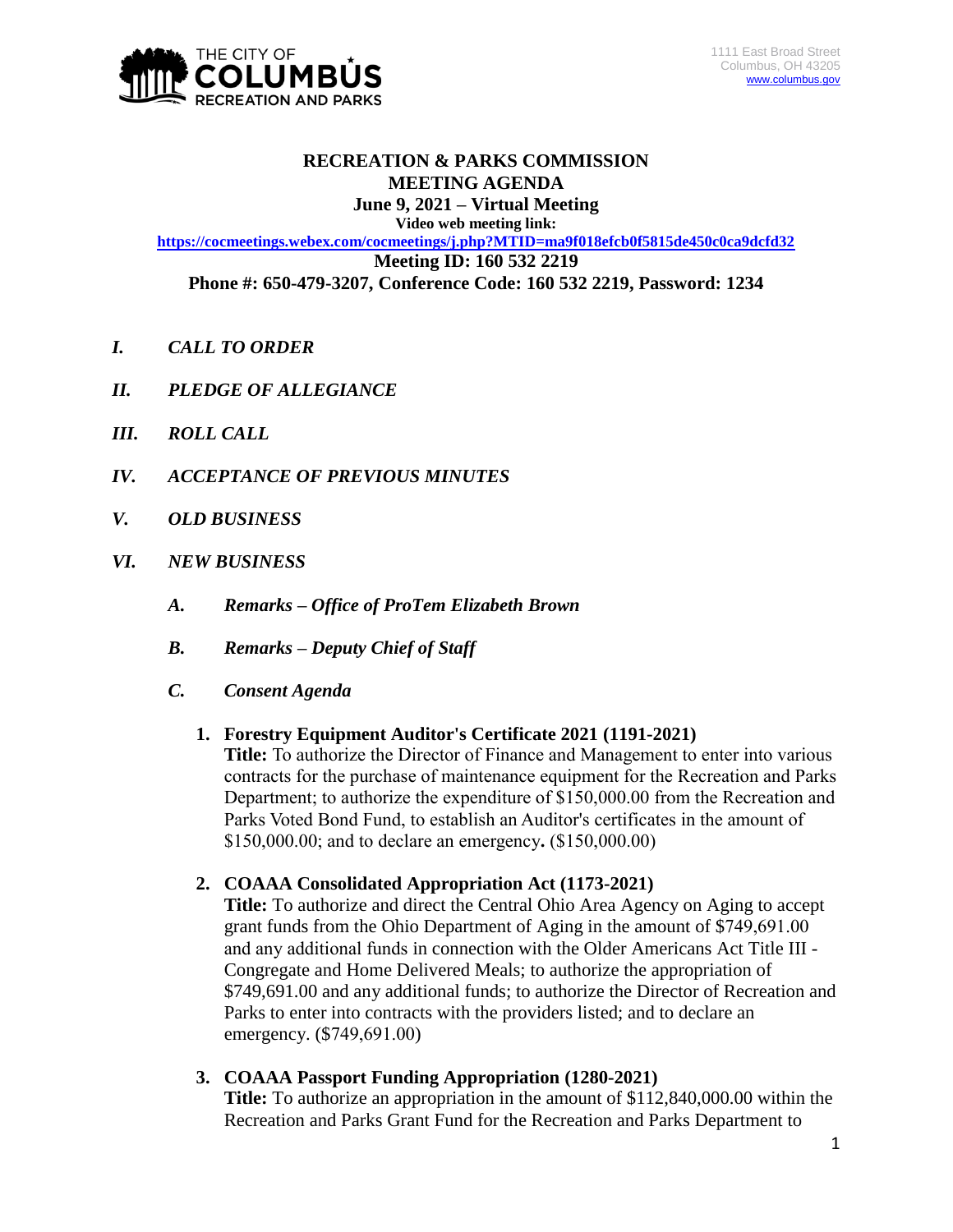

provide home care and assisted living services to older adults in connection with the Pre Admission Screening System Providing Options and Resources Today (PASSPORT) Medicaid Waiver Program in Central Ohio; and to declare an emergency. (\$112,840,000.00)

## **4. COAAA Passport and Assisted Living Contracts (1281-2021)**

**Title:** To authorize and direct the Director of Recreation and Parks to enter into various contracts for the provision of Pre Admission Screening System Providing Options and Resources Today (PASSPORT) home care and assisted living services for older adults in Central Ohio; to authorize the expenditure of \$86,000,000.00 from the Recreation and Parks Grant Fund; and to declare an emergency. (\$86,000,000.00)

# **5. COAAA 2021 Building Management & Maintenance (1277-2021)**

**Title:** To authorize and direct the Director of Recreation and Parks to enter into the first year of a four-year contract with HER, LLC for property management and maintenance services for the Central Ohio Area Agency on Aging; to authorize the expenditure of up to \$370,000.00 from the Recreation and Parks Grant Fund; and to declare an emergency. (\$370,000.00)

# **6. TANF Grant Appropriation 2021 (1513-2021)**

**Title:** To authorize and direct the Director of Recreation and Parks to accept a grant in the amount of \$54,967.13 and enter into an agreement with the Franklin County Department of Job and Family Services to provide camp tuition for children from low income families; to appropriate \$54,967.13 to the Recreation and Parks Grant Fund; and to declare an emergency. (\$54,967.13)

# *D. Administration Agenda*

## **7. Appropriation for 2020 Carry Over (1358-2021)**

**Title:** To authorize the appropriation of \$934,000.00 within the Recreation and Parks Operating Fund 2285 to cover additional staffing, supply and service needs; and to declare an emergency. (\$934,000.00)

## **8. Rhodes Park Lease 2021 (1461-2021)**

**Title:** To authorize the Director of Recreation and Parks to enter into a lease agreement with the State of Ohio, through its Department of Administrative Services, Office of Real Estate and Planning, for the continued operation and management of Rhodes Park. Rhodes Park is located at 1900 West Broad Street and consists of approximately 51.10 acres. This lease will replace an expiring agreement and is for a term of five years with the option to renew for two additional five year terms. This agreement can remain in effect until 2036 if all options are extended. This agreement will allow Columbus Recreation and Parks to continue offering the park to our residents as a public City Park.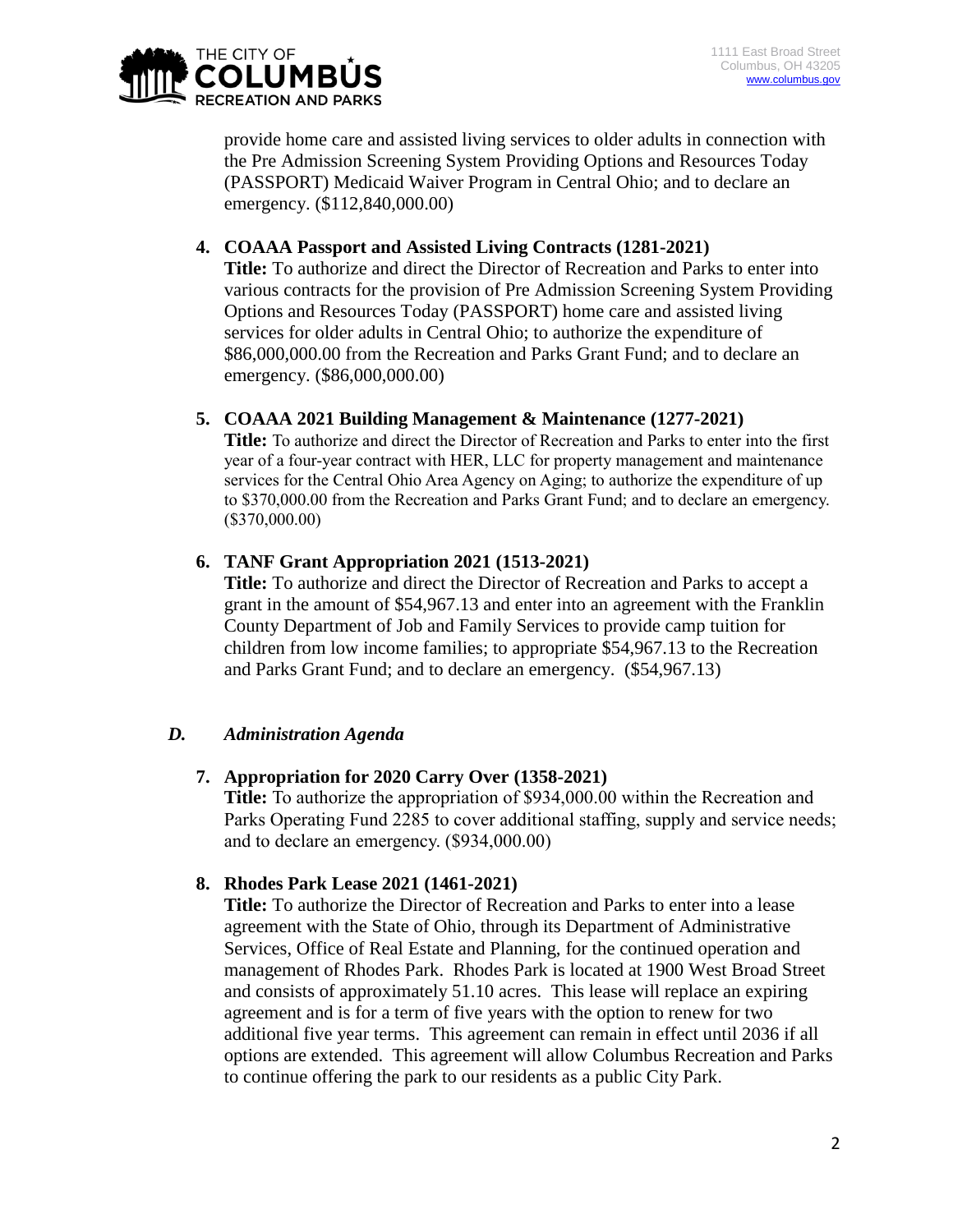

**9. Barack Community Center Kitchen Renovation- Construction (1471-2021) Title:** To authorize the Director of Recreation and Parks to enter into contract with ProCon Professional Construction Services, Inc. for the Barack Community Center Kitchen Renovation Project; to authorize the appropriation of \$187,506.00 within the CDBG Fund in accordance with the 2021 Annual Action Plan as approved by Council, to authorize the expenditure of \$187,506.00 from the CDBG Fund; and to declare an emergency. (\$187,506.00)

Proposals were originally advertised through Vendor Services, in accordance with City Code Section 329, and On April 14, 2021 and received by the Recreation and Parks Department on April 27, 2021, and then re-bid due on May 5th and received by the Recreation and Parks Department on May 12, 2021**.** Proposals were received from the following firms:

| Company                          | <b>Status</b> | Amount*      |
|----------------------------------|---------------|--------------|
| ProCon Professional Construction | <b>MAJ</b>    | \$167,806.00 |
| Elford                           | <b>MAJ</b>    | \$219,092.00 |

After reviewing the bids that were submitted, it was determine that ProCon Professional Construction Services, Inc. was the lowest and most responsive bidder.

ProCon Professional Construction Services, Inc. and all proposed subcontractors have met code requirements with respect to prequalification, pursuant to relevant sections of Columbus City Code Chapter 329.

**10. Hilltop Camp Chase Trail Connection—Valleyview/Eureka Ave. (1472-2021) Title:** To authorize the Director of Recreation and Parks to enter into a construction reimbursement agreement with the Franklin County Engineers Office to construct improvements to Eureka Avenue and Valleyview Avenue in the Hilltop community for connectivity from the Camp Chase Trail to the Scioto Trail; and to declare an emergency. (\$250,000.00)

#### **11. Olentangy Trail—Final Gap--Northmoor to Clinton Como (1473-2021)**

**Title:** To authorize the Director of the Recreation and Parks Department to modify an existing contract (Ord. 1319-2020) with American Structurepoint to provide detailed engineering and design services associated with preparation of construction plans for the Olentangy Trail—Final Gap/Northmoor to Clinton Como; to authorize an expenditure of \$ 892,774.00 from the Recreation and Parks Voted Bond Fund; and to declare an emergency. (\$892,774.00)

Request for Proposals were advertised through Vendor Services, in accordance with City Code Section 329, on April 14, 2020, and received by the Recreation and Parks Department on May 6, 2020. Proposals were received from the following companies:

| Company                      | <b>Status</b> | Amount* |
|------------------------------|---------------|---------|
| Burgess and Niple (Columbus) | (MAJ)         | N/A     |
| EL Robinson (Columbus)       | (MAJ)         | N/A     |
| Carpenter/Marty (Columbus)   | (MAJ)         | N/A     |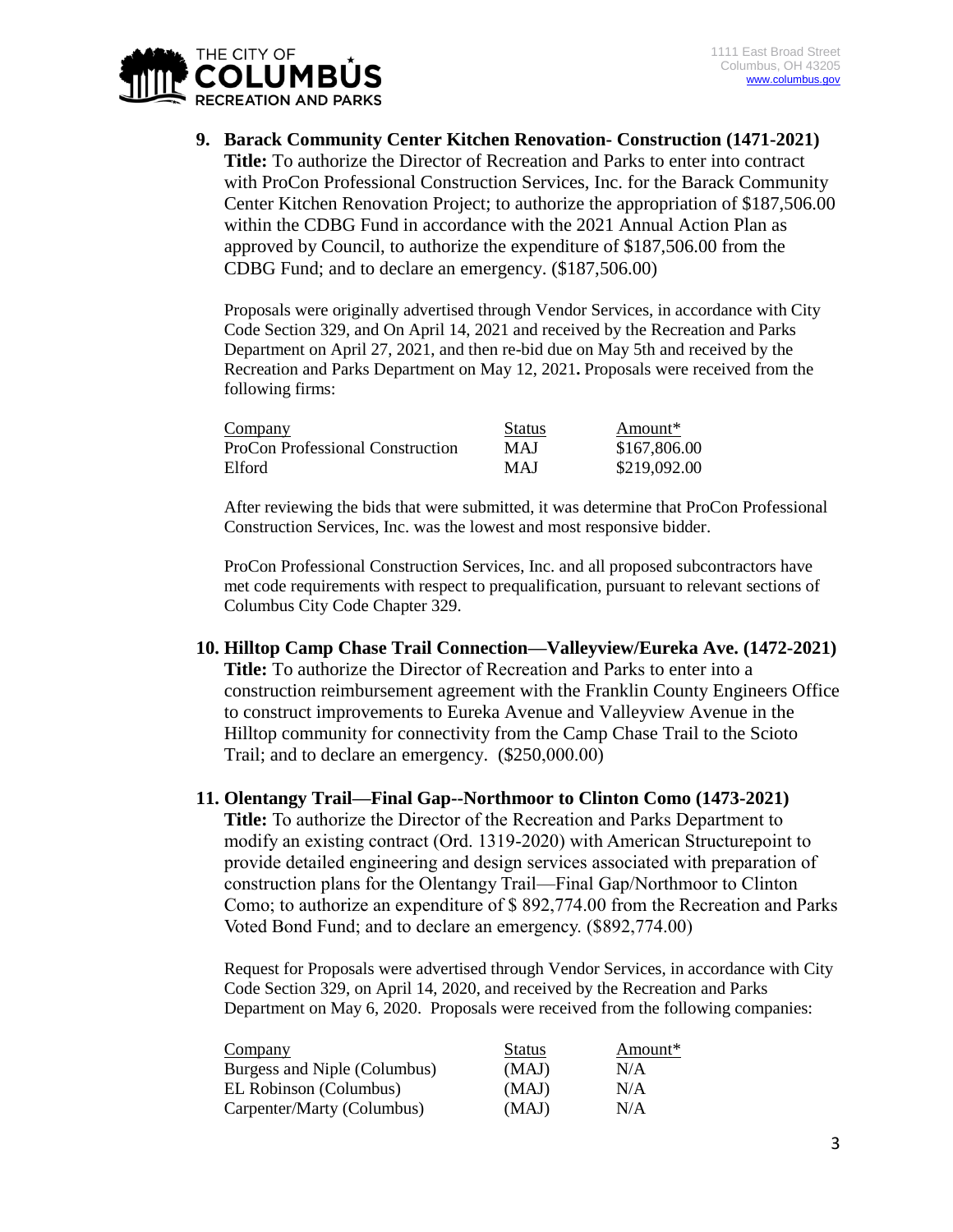

| <b>JMT</b> Company (Columbus)      | (MAJ) | N/A |
|------------------------------------|-------|-----|
| American Structurepoint (Columbus) | (MAJ) | N/A |
| ms Consultants (Columbus)          | (MAJ) | N/A |

\*Note, design contracts are quality based selections and not based on price. Costs were not requested nor where they part of this evaluation.

In accordance with City Code, a selection team evaluated the proposals and recommended American Structurepoint be selected to perform the work. The firm was chosen based on their reference projects, experience, qualifications, availability, timeline, and project approach. 95% of the work will be performed in their Columbus office.

#### **12. Security Guard Services 2021 (1515-2021)**

**Title:** To authorize the Director of Recreation and Parks to enter into contract with multiple security companies to provide security guard services to the Columbus Recreation and Parks Department (CRPD) on an as needed basis at pools, community centers and other locations; to authorize the appropriation and expenditure of \$300,000 from the CRPD Operating Fund 2285; and to declare an emergency. (\$300,000.00)

#### **13. Youth Programming Cares Act Funding 2021 (1553-2021)**

**Title:** To authorize the Director of Recreation and Parks to make financial assistance available and enter into grant agreements with Columbus area 501(c)3 nonprofit organizations to provide summer camp and recreational programming to youth in Central Ohio; to authorize the City Auditor to establish a certificate in the amount of \$4,200,000.00 for grant awards; and to authorize the expenditure of \$4,200,000.00 from the City of Columbus human services CARES Fund 2207; and to declare an emergency. (\$4,200,000.00)

#### **14. Designated Outdoor Refreshment Area (DORA) (1530-2021)**

**Title:** To authorize the Director of Recreation and Parks to execute any and all agreements or documentation as are necessary for the DORA to operate including, to provide for and obtain operational and management services for the Arena District DORA and to accept donations of monies, goods, or in-kind services used to provide such services, which agreements may include, but are not limited to, one or more agreements with the AD DORA LLC for the provision of operational or management services within the area.

- *E. Recreation & Program Services Agenda – No Legislation*
- *F. Parks Operations & Maintenance Agenda – No Legislation*
- *G. Youth & Family Development Agenda – No Legislation*

## *VI. DEPARTMENT & PROJECT UDPATES*

*A. Diversity Equity & Inclusion Training*